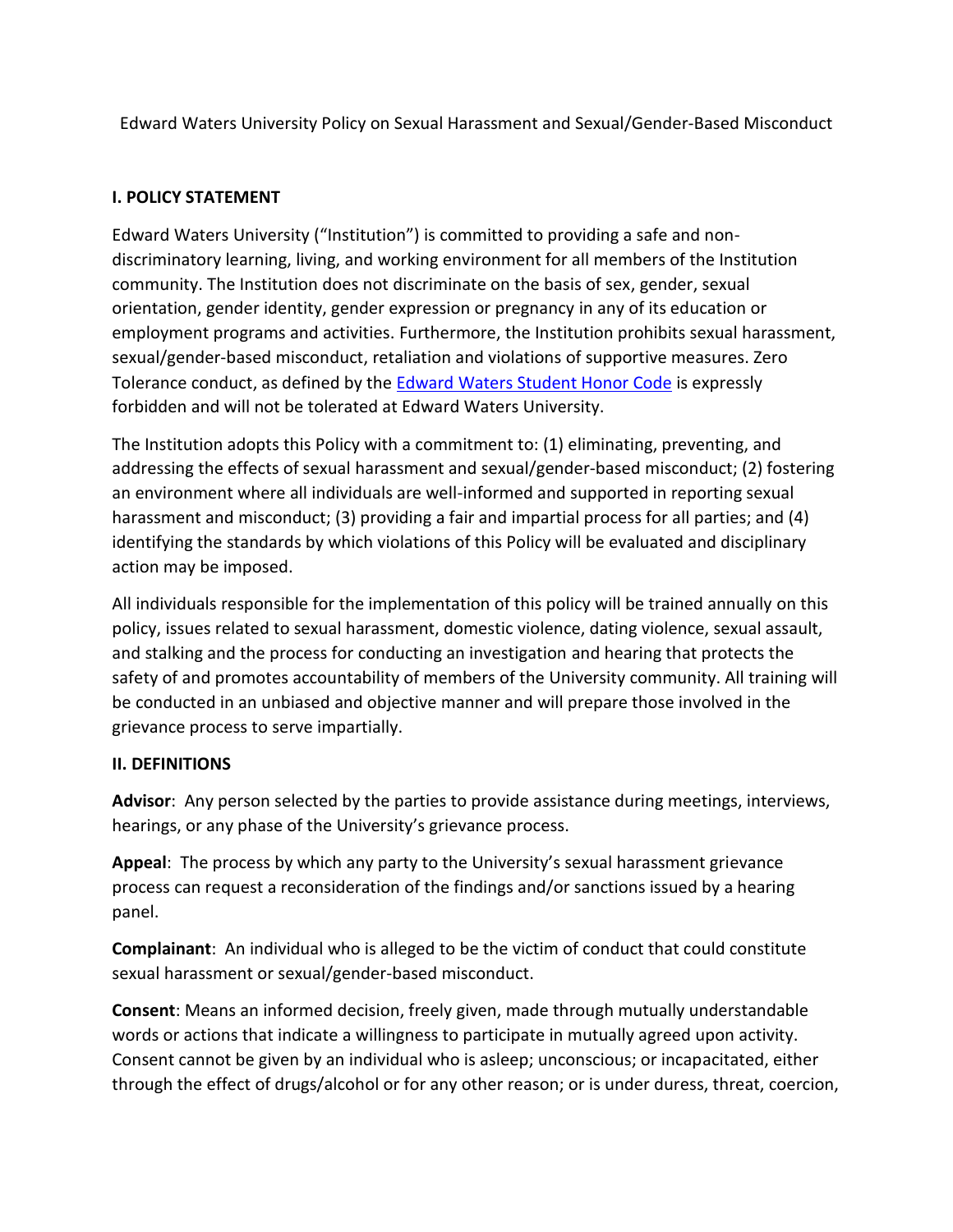or force. Past consent does not imply present or future consent. Silence or an absence of resistance does not imply consent. Consent can be withdrawn at any time.

**Dating Violence**: Violence committed by a person:

1. Who is or has been in a social relationship of a romantic or intimate nature with the complainant; and

2. Where the existence of such a relationship shall be determined based on a consideration of the following factors: a) The length of the relationship, b) The type of the relationship, c) The frequency of interaction between the persons involved in the relationship.

**Domestic Violence**: Felony or misdemeanor crimes of violence committed by:

1. A current or former spouse or intimate partner of the complainant;

2. A person with whom the complainant shares a child in common;

3. A person who is cohabitating with or has cohabitated with the complainant as a spouse or intimate partner;

4. A person who is similarly situated to a spouse of the complainant under the domestic or family violence laws of the jurisdiction receiving grant monies; or

5. Any other person against an adult or youth who is protected from that person's acts under the domestic or family violence laws of the jurisdiction.

**Formal Complaint**: A document signed and filed by a complainant or signed and filed by the Title IX Coordinator alleging sexual harassment against a respondent and requesting that the University investigate the allegations. A formal complaint may be filed with the Title IX Coordinator in person, by mail, by electronic mail or by submission to the official University [complaint reporting system.](https://forms.office.com/Pages/ResponsePage.aspx?id=ZsKAp2nFsEmsbBw9Uex2SuHiKLjvCDpPgS2cNkZNlzNUMUE4UlRFMU1NMTBGWTFNSVM4TU1SM1Y0Ui4u)

**Grievance Process**: The formal means of resolving complaints of sexual harassment and sexual/gender-based misconduct. The grievance process includes all meetings, interviews, conferences, hearings and appeals that occur during the resolution of a complaint.

**Incapacitation**: The inability to make rational reasonable judgments as a result of the use of alcohol, other drugs, being asleep, unconscious, or in a state of blackout. Incapacitation is a state beyond drunkenness or intoxication in which a person is unable to make fully informed judgments or have an awareness of consequences.

1. It is a defense to a sexual harassment or sexual/gender-based misconduct policy violation that the respondent neither knew nor should have known the complainant to be physically or mentally incapacitated, regardless of the reason.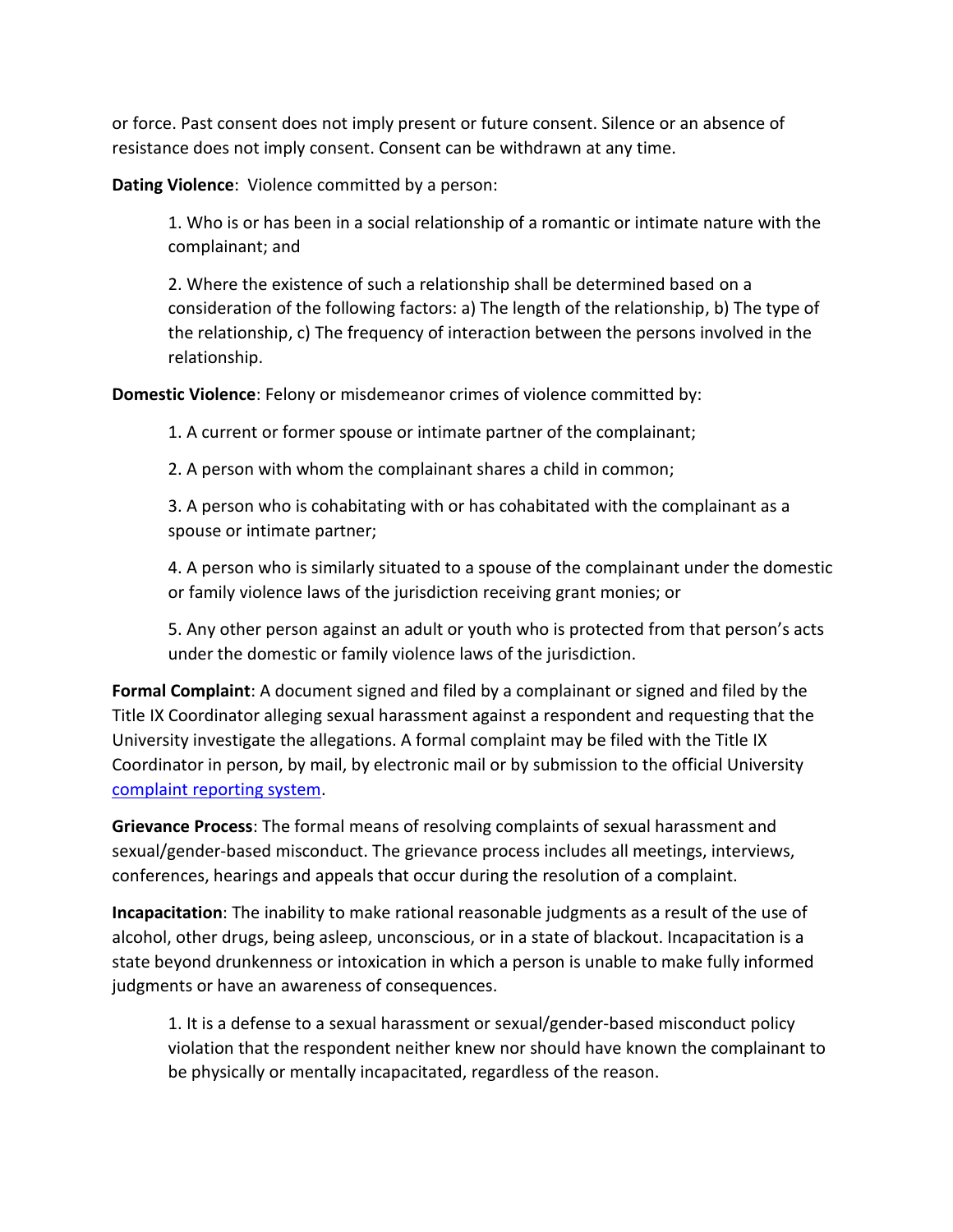2. A determination whether a respondent "should have known" that a complainant was incapacitated is made by looking at the particular facts available from an objective, reasonable-person standard. The definition of "a reasonable person" includes a person who is both sober and exercising sound judgment.

**Informal Resolution**: A process by which the complainant and respondent agree to resolve a complaint. The informal resolution process is designed to assure fairness, facilitate communication and maintain an equitable balance of power between the parties. Informal resolutions are facilitated by the Title IX Coordinator or his/her designee.

**Investigator**: An official designated by the Title IX Coordinator to conduct investigations of sexual harassment and/or sexual/gender-based misconduct under this policy, the Student Honor Code, and any other applicable University policies.

**Mandatory Reporter:** Institution faculty and staff who are required to report any information related to sexual harassment or sexual/gender-based misconduct of which they become aware.

**Notice**: University provided email is the official form of communication. When notice is transmitted by email, the notice is effective on the date that the email is sent. In situations where no University provided email is available or active, notice will be given in writing and transmitted by United States mail and or hand delivery to the address on file. When notice is transmitted by United States mail, the notice is effective on the date that it is mailed. When notice is hand delivered, it is effective on the date of delivery. Parties must notify the University of updated contact information throughout the grievance process.

**Party**: Either the complainant or the respondent. References in this Policy to the plural "parties" includes complainant and respondent.

**Preponderance of The Evidence**: The standard by which the University will determine at a hearing whether a violation of this policy has occurred. Preponderance of the evidence is also referred to as "more likely than not" that a violation of policy did or did not occur. This standard applies for all complaints of sexual harassment and/or sexual/gender-based misconduct under this Policy or the Student Honor Code.

**Report**: Any communication by any person to the Office for Institutional Equity of the occurrence of conduct that could constitute sexual harassment or sexual/gender-based misconduct.

**Reporter**: Any person sharing information related to conduct that could constitute sexual harassment or sexual/gender-based misconduct.

**Respondent**: An individual who has been reported to be the perpetrator of conduct that could constitute a violation under this Policy.

**Retaliation**: Any action taken against a person because that person has reported an alleged violation of this policy or because that person has filed a complaint, served as a witness,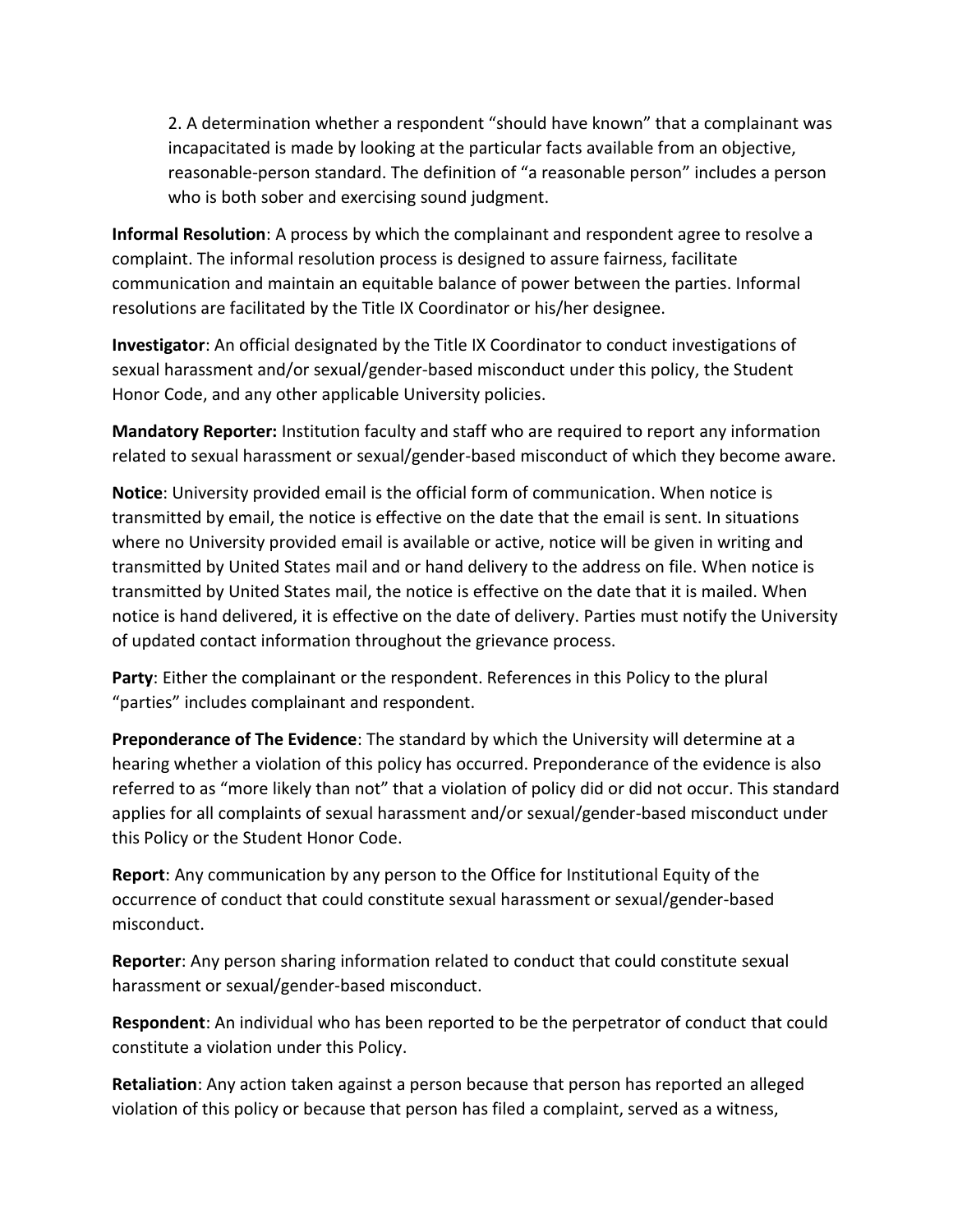assisted, participated or refused to participate in an investigation or grievance process. This includes action taken against a bystander who intervened to stop or attempt to stop sexual harassment as defined in this policy. Retaliation includes intimidating, threatening, or coercing an individual because of the individual's complaint or participation.

**Sexual Assault**: An offense classified as a forcible or nonforcible sex offense under the uniform crime reporting system of the Federal Bureau of Investigation, which includes:

1. Sex Offenses, Forcible: Any sexual act directed against a complainant, without the consent of the complainant including instances where the complainant is incapable of giving consent.

(a) Forcible Rape: The carnal knowledge of a person, forcibly and/or against that person's will or not forcibly or against the person's will in instances where the victim is incapable of giving consent because of his/her temporary or permanent mental or physical incapacity.

(b) Forcible Sodomy: Oral or anal sexual intercourse with another person, forcibly and/or against that person's will or not forcibly or against the person's will in instances where the victim is incapable of giving consent because of his/her youth or because of his/her temporary or permanent mental or physical incapacity.

(c) Sexual Assault With An Object: To use an object or instrument to unlawfully penetrate, however slightly, the genital or anal opening of the body of another person, forcibly and/or against that person's will or not forcibly or against the person's will in instances where the victim is incapable of giving consent because of his/her youth or because of his/her temporary or permanent mental or physical incapacity.

(d) Forcible Fondling: The touching of the private body parts of another person for the purpose of sexual gratification, forcibly and/or against that person's will or not forcibly or against the person's will in instances where the victim is incapable of giving consent because of his/her youth or because of his/her temporary or permanent mental or physical incapacity.

2. Sex Offenses, Nonforcible: Unlawful, nonforcible sexual intercourse.

(a) Incest: Nonforcible sexual intercourse between persons who are related to each other within the degrees wherein marriage is prohibited by law.

(b) Statutory Rape: Nonforcible sexual intercourse with a person who is under the statutory age of consent.

**Sexual Exploitation**: Occurs when a person makes non-consensual or unjust sexual advantages toward another person for their own advantage or benefit, or to benefit another person other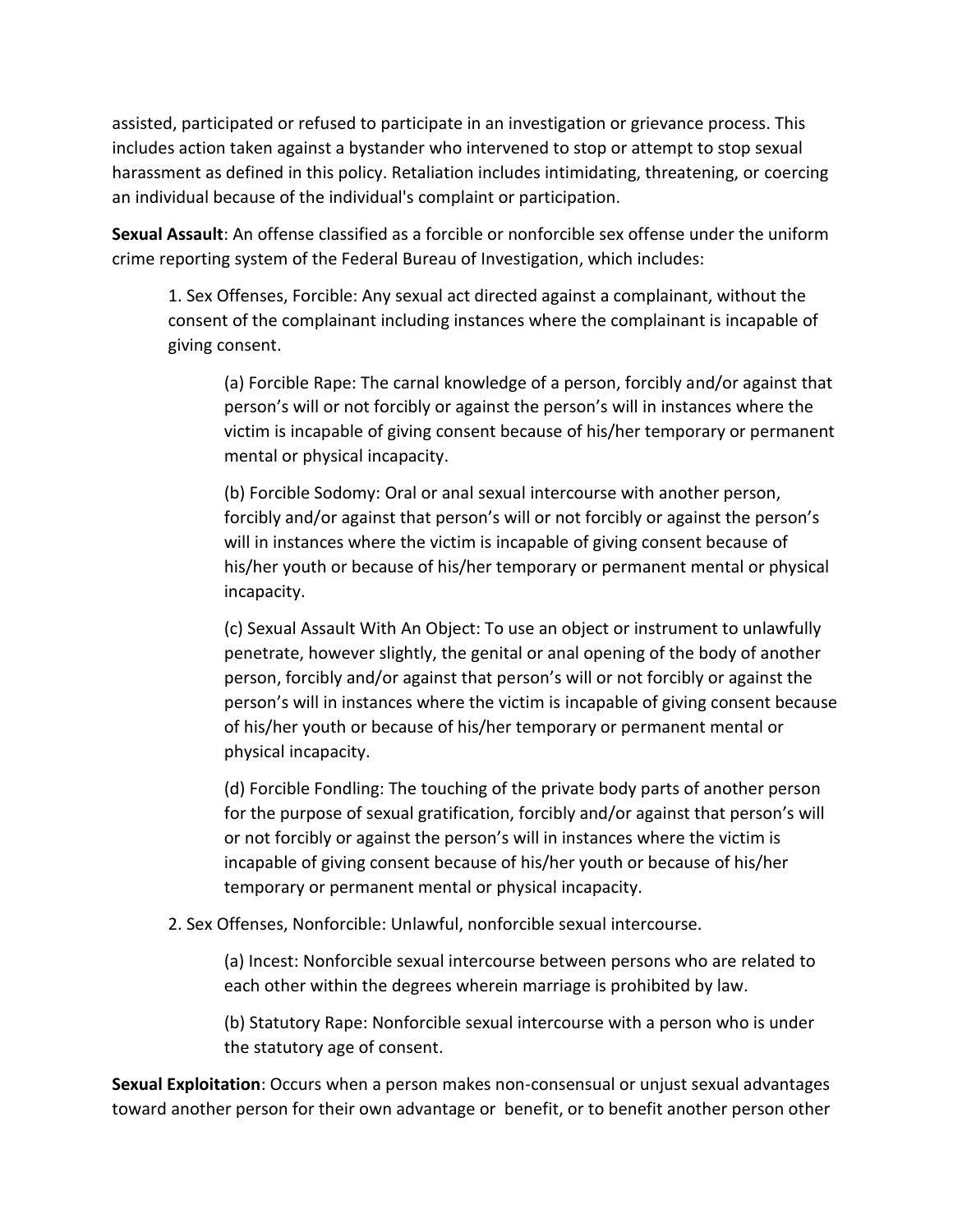than the one being exploited. Any act that extends the bounds of consensual sexual activity with or without the knowledge of the other individual for any purpose, including but not limited to sexual gratification, financial gain, or personal benefit. Examples include:

1. Non-consensual streaming, audio or video recording, photographing, or transmitting intimate or sexual utterances, sounds, or images without consent of all parties involved;

2. Allowing others to view sexual acts (whether in person or via a video camera or other recording device without consent of all parties involved;

3. Engaging in voyeurism without consent, even if the act itself is consensual;

4. Prostituting an individual;

5. Knowingly exposing an individual to sexually transmitted diseases without the individual's knowledge;

6. Inducing incapacitation for the purpose of making an individual vulnerable to nonconsensual sexual activity.

**Sexual/Gender-Based Misconduct**: Any conduct on the basis of sex or gender that satisfies one or more of the following:

1. An employee of the University conditioning the provision of an aid, benefit, or service on an individual's participation in unwelcome sexual conduct;

2. Unwelcome conduct determined by a reasonable person to be severe, pervasive, or objectively offensive that it denies a person equal access to the University's educational programs or activities; or

3. Any conduct that constitutes sex/gender-based discrimination, sexual assault, dating violence, domestic violence, stalking, or sexual exploitation as defined in this policy and not falling under the definition of sexual harassment as contained in Title IX and its implementing regulations.

**Sexual Harassment**: For purposes of Title IX of the Education Amendments of 1972, sexual harassment is any conduct on the basis of sex that satisfies one or more of the following:

1. An employee of the University conditioning the provision of an aid, benefit, or service on an individual's participation in unwelcome sexual conduct;

2. Unwelcome conduct determined by a reasonable person to be so severe, pervasive, and objectively offensive that it effectively denies a person equal access to the University's educational programs or activities; or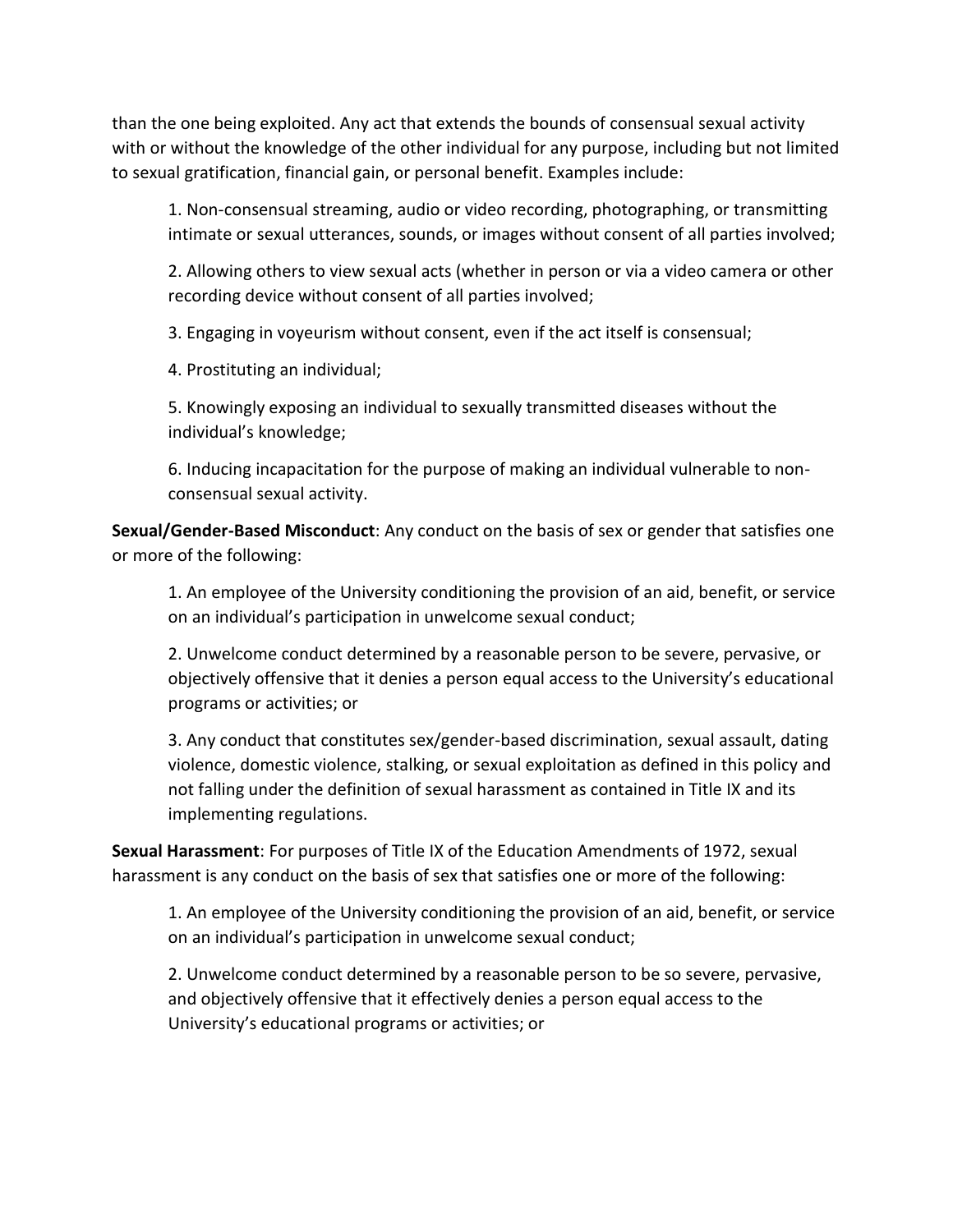3. "Sexual assault" as defined in 20 U.S.C. 1092(f)(6)(A)(v), "dating violence" as defined in 34 U.S.C. 12291(a)(10), "domestic violence" as defined in 34 U.S.C. 12291(a)(8), or "stalking" as defined in 34 U.S.C. 12291(a)(30).

**Stalking**: Engaging in a course of conduct directed at a specific person that would cause a reasonable person to: (1) fear his or her safety or the safety of others; or (2) suffer substantial emotional distress. Stalking includes but is not limited to:

1. Attempting to gather information about the target; 

2. Vandalism, including attacks on social media, email and cyber accounts; 

3. Direct physical and/or verbal threats against a target of unwelcome conduct or loved ones of a target of unwelcome conduct, including animal abuse; 

4. Gathering of information about a target of unwelcome conduct from family, friends, coworkers, and/or classmates;

5. Defamation or slander against the target of unwelcome conduct; posting false information about the target of unwelcome conduct; posing as the complainant in order to post to websites, news groups, blogs, or other sites that allow public contributions; and/or encouraging others to harass the target of unwelcome conduct; 

6. Posing as someone other than oneself to initiate transactions, financial credit, loans, or other contractual agreements; 

7. Arranging to meet the target of unwelcome conduct under false pretenses.

**Title IX Coordinator**: The official responsible for oversight and coordination of the University's educational programs and training efforts for the University community with regard to sexual harassment.

### **III. APPLICABILITY**

This Policy addresses conduct meeting the definition of sexual harassment under Title IX and its implementing regulations. Conduct falling outside of the definition of sexual harassment as set forth by Title IX and its implementing regulations is defined as sexual/gender-based misconduct and may still constitute a violation of this policy. Sexual/gender-based misconduct will still be addressed by the University using the procedures set forth in the Edward Waters University Student Honor Code. It is the responsibility of the Title IX Coordinator, or their designee, to determine what conduct constitutes sexual harassment under Title IX and its implementing regulations and what conduct constitutes sex/gender-based misconduct under University policy.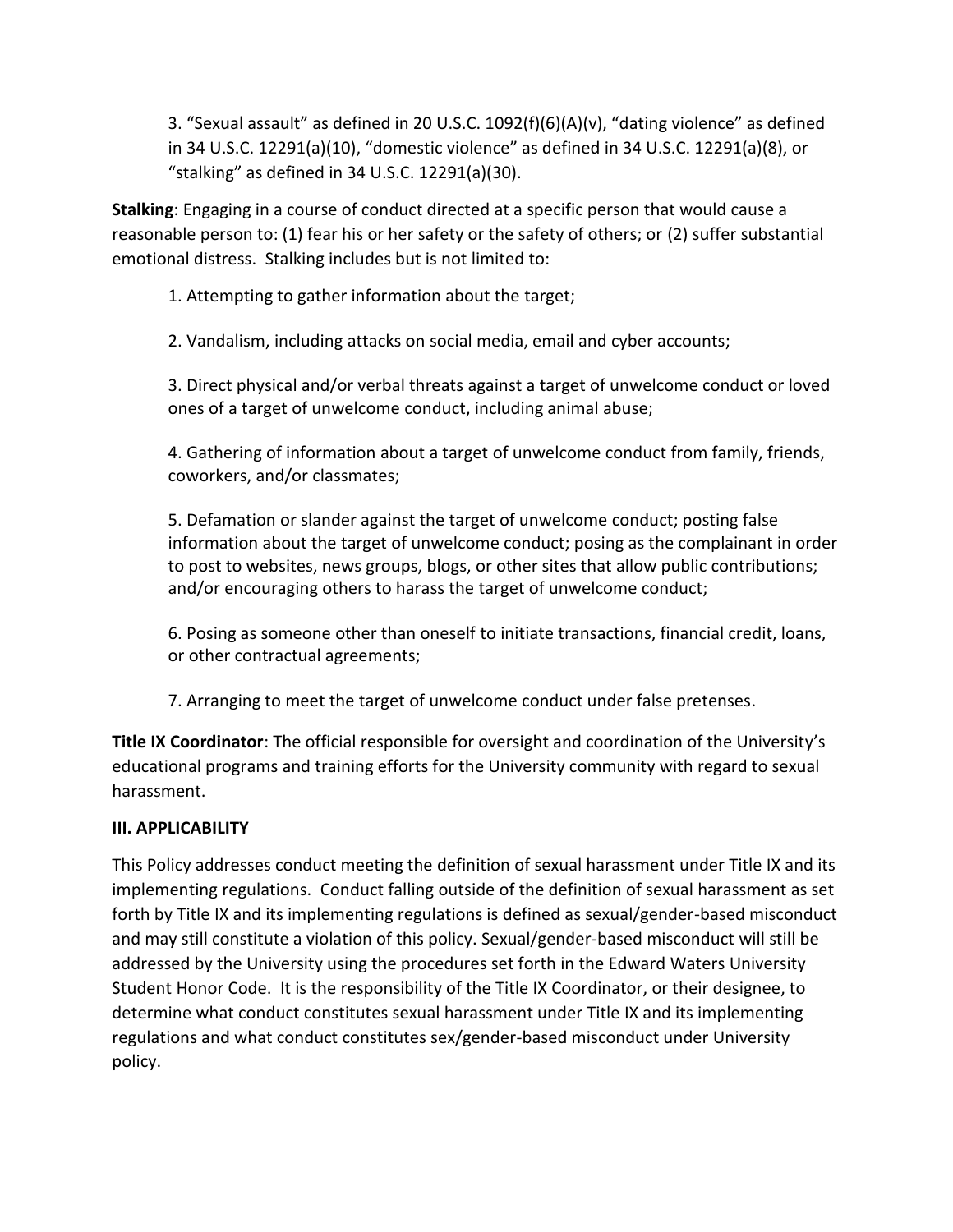All faculty, staff, and students of Edward Waters University are expected to abide by this policy. Any employee or student who violates this Policy may face disciplinary actions up to and including termination or expulsion.

A. For a complaint to be evaluated as a Title IX sexual harassment complaint, the following criteria must be met:

1. The complainant must be a current employee or student who has been subjected to sexual harassment as defined by Title IX and its implementing regulations;

2. The complainant must be a former student or employee who was subjected to sexual harassment and the conduct took place during the time of enrollment or employment at the Institution, the conduct has a reasonable connection to the Institution, and the former student or employee is attempting to access the programs or benefits of the Institution;

3. The respondent must be a current employee, student, otherwise affiliated with the Institution such that the Institution exercises substantial control over the respondent's access to or participation in its programs or activities.

B. University sexual/gender-based misconduct: For a complaint to be evaluated as University sexual/gender-based misconduct, the following criteria must be met:

1. The complainant must be a current or former employee, student, or individual who has been subjected to sex/gender-based misconduct while accessing or attempting to access the University's programs or activities;

2. The respondent must be a current employee or student or otherwise affiliated with the University such that the University exercises substantial control over the respondent's access to or participation in its programs or activities.

### **IV. GEOGRAPHIC SCOPE**

The Institution will exercise Title IX jurisdiction over reports or complaints when the parties fall into the categories as defined above in section III. A. **and** when the following conditions are met:

1. The conduct occurred in the United States,

2. The conduct occurred on the Institution's property or at locations, events, or circumstances over which the Institution exercised substantial control over the context in which the sexual harassment occurred. This also includes any building owned or controlled by a student organization that is officially recognized by the Institution.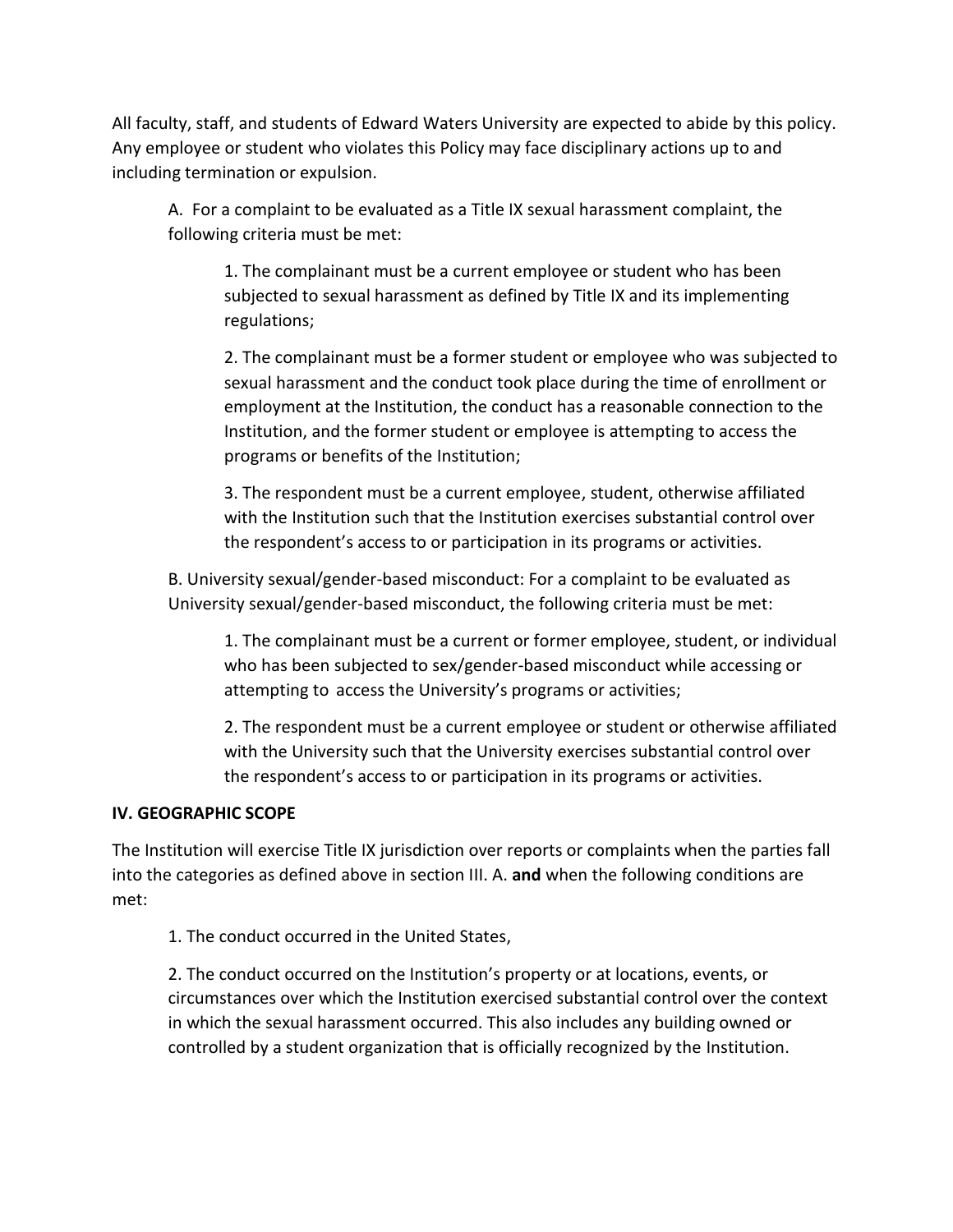3. The conduct occurs via the use of the Institution's computers, internet networks, digital platforms, and computer hardware or software owned or operated by, or used in the operations of the University.

Factors that will be considered when determining geographical jurisdiction include, but are not limited to whether the University funded, promoted, or sponsored the event or circumstance where the alleged harassment occurred.

Sexual harassment that occurs outside of the Institution's Title IX geographical scope will be addressed as sexual/gender-based misconduct under the Student Honor Code or other applicable University policies. The Institution reserves the right to determine the appropriate policy under which to investigate complaints.

# **V. RETALIATION**

Edward Waters University employees and students are strictly prohibited from retaliating, intimidating, threatening, coercing, or otherwise discriminating against any individual for exercising their rights or responsibilities under any provision of this policy. Employees or students found responsible for retaliation will be subject to disciplinary measures, up to and including separation from the University. Anyone who believes they have been retaliated against because they have exercised their rights under this policy should immediately make a report to the Title IX Coordinator.

### **VI. MANDATORY REPORTERS**

While all members of the Edward Waters Community are encouraged to report sexual harassment and sexual/gender-based misconduct, the following individuals are considered mandatory reporters, and **must** report all sexual harassment and sexual/gender-based misconduct they become aware of to the Title IX Coordinator within twenty-four (24) hours of notification:

- 1. Deans (including associate deans and assistant deans);
- 2. Department chairs;
- 3. Any academic, career, or student organization advisor;
- 4. The President, vice presidents (including assistant and associate vice presidents), Provost (including assistant and associate provosts), and those persons' designees;
- 5. Directors and supervisors, including faculty and staff who supervise student employees, and;
- 6. Human resources staff;
- 7. Campus Safety staff;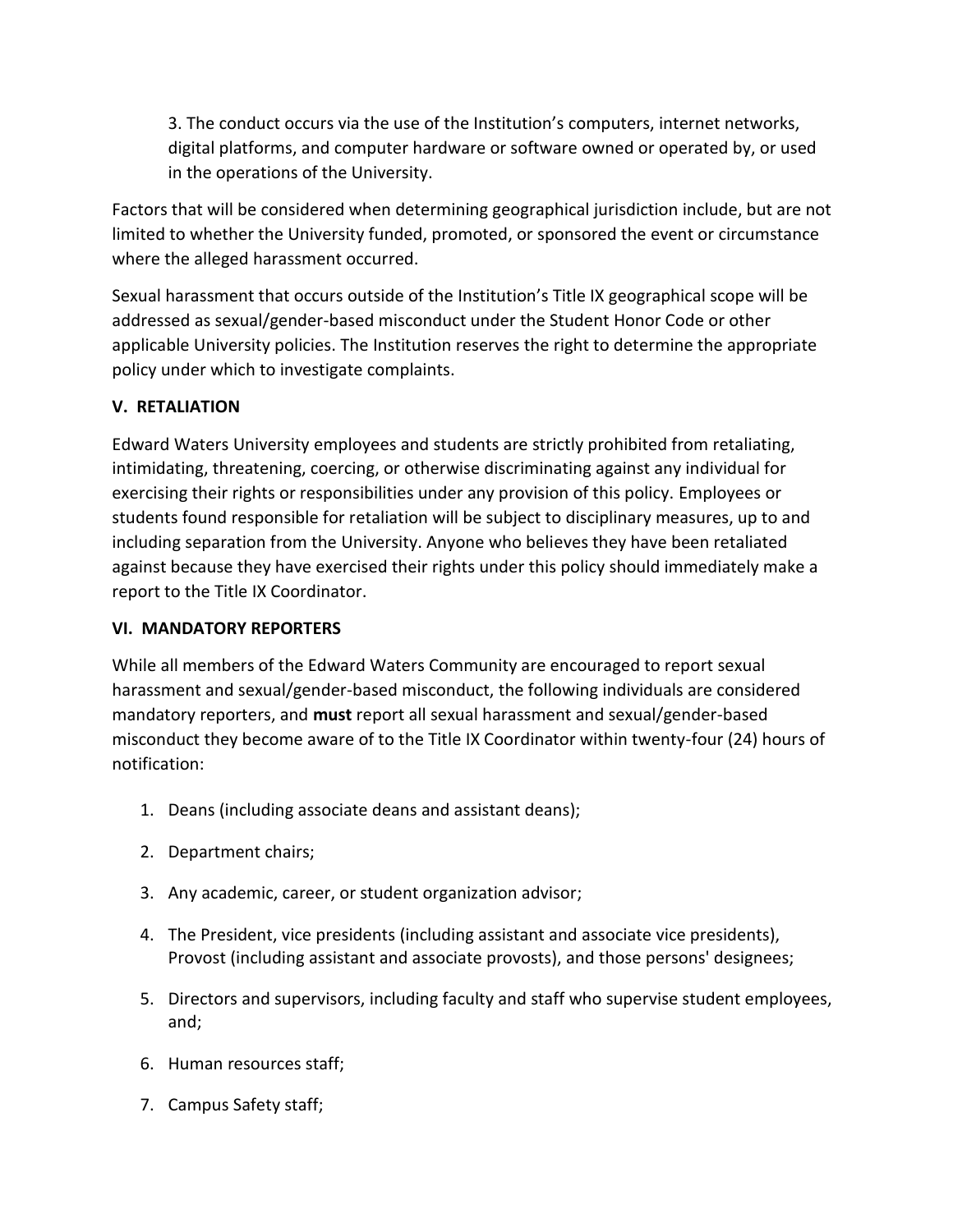- 8. Title IX Coordinator and deputy coordinators;
- 9. Athletic administrators, coaches and assistant coaches.

Employees in these categories should use the online reporting form or email containing all relevant, known details to the Title IX Coordinator. Failure to follow mandatory reporting requirements as set forth in this policy can result in disciplinary action up to and including termination.

### **VII. PRIVACY AND CONFIDENTIALITY**

Edward Waters University encourages complainants to report sexual harassment and sexual/gender-based misconduct so they can get the support they need and so that the Institution can respond appropriately. As such, reports to the Title IX Coordinator, Campus Safety or any mandatory reporter are not confidential. Additionally, all reports of sexual harassment or sexual/gender-based misconduct made to Campus Safety will be referred to the Title IX Coordinator for review even if the complainant declines to pursue criminal charges.

The Institution will not share personally identifiable information without the complainant's consent, except as permitted by the Family Educational Rights and Privacy Act ( $FERPA$ ), 20 USC 1232g; FERPA regulations, 34 CFR 99; or as required by law, court order, or legal process. The Institution will keep reports as private as possible and will only disclose information to the extent necessary to provide interim and supportive measures or to fully investigate the complaint.

### Confidential Resources

If a party wishes to keep an incident confidential, the following offices are not obligated to report incidents of sexual harassment or sexual/gender-based misconduct:

- 1. Director of Campus Ministry and Church Relations
- 2. Health Services (any individual providing medical or mental health care)

Parties reporting incidents under this policy should be aware that, under the Clery Act, the Institution must issue timely warnings for incidents reported that pose a serious or continuing threat of bodily harm or danger to members of the campus community.

When timely warnings are issued, the Institution will not share any personally identifiable information associated with the complainant, while still providing enough information for community members to make safety decisions in light of the potential danger.

### **VIII. COMPLAINANT REQUESTS FOR NO ACTION**

If a complainant discloses an incident to a mandatory reporter, Campus Safety or the Title IX Coordinator but requests that no investigation be conducted or disciplinary action taken, the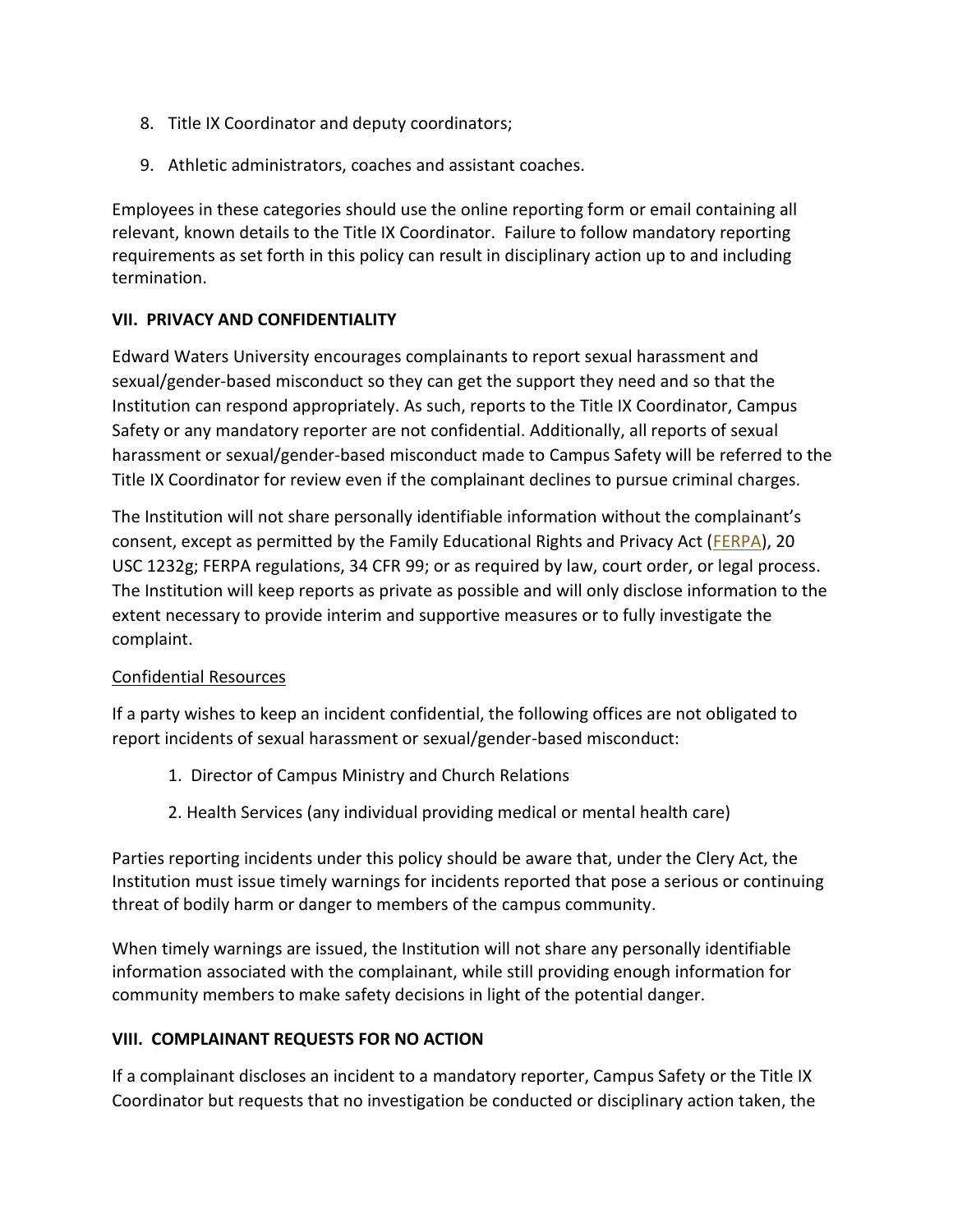Institution will weigh that request against its obligation to provide a safe, non-discriminatory living, learning and working environment for all students and employees. However, if the Institution honors the request that no action be taken the complainant should understand that the Institution's ability to meaningfully respond and implement corrective action may be limited. The Title IX Coordinator will evaluate a complainant's request for no action and will consider a range of factors including but not limited to:

1. The increased risk that the alleged respondent could commit additional acts of sexual harassment, sexual/gender-based misconduct or other misconduct;

2. Whether there have been other sexual harassment or sexual/gender-based misconduct complaints about the same alleged respondent;

3. Whether the alleged respondent has a history of arrests or records from a prior school indicating a history of misconduct;

4. Whether the alleged respondent threatened further sexual harassment, sexual/gender-based misconduct or other misconduct against the complainant or others;

5. Whether the sexual harassment, sexual/gender-based misconduct was committed by multiple perpetrators;

6. Whether the sexual harassment or sexual/gender-based misconduct was perpetrated with a weapon;

7. Whether the complainant is a minor;

8. Whether the University possesses other means to obtain relevant evidence of the alleged sexual harassment or sexual/gender-based misconduct; or

9. Whether the complainant's report reveals a pattern of perpetration at a given location or by a particular group.

The presence of one or more of these factors could lead the Institution to investigate and, if appropriate, pursue disciplinary actions. If none or only a limited number of these factors is present, the Institution will make best efforts to respect the complainant's request that no action be taken. If the Institution determines that it cannot accommodate the complainant's request, the Title IX Coordinator will inform the complainant prior to starting an investigation. A complainant or respondent will not be required to participate in any investigation or disciplinary proceeding.

#### **VIII. SUPPORTIVE MEASURES**

All parties are entitled to supportive measures regardless of whether a complaint is filed or whether an investigation is conducted. Parties may also request supportive measures at any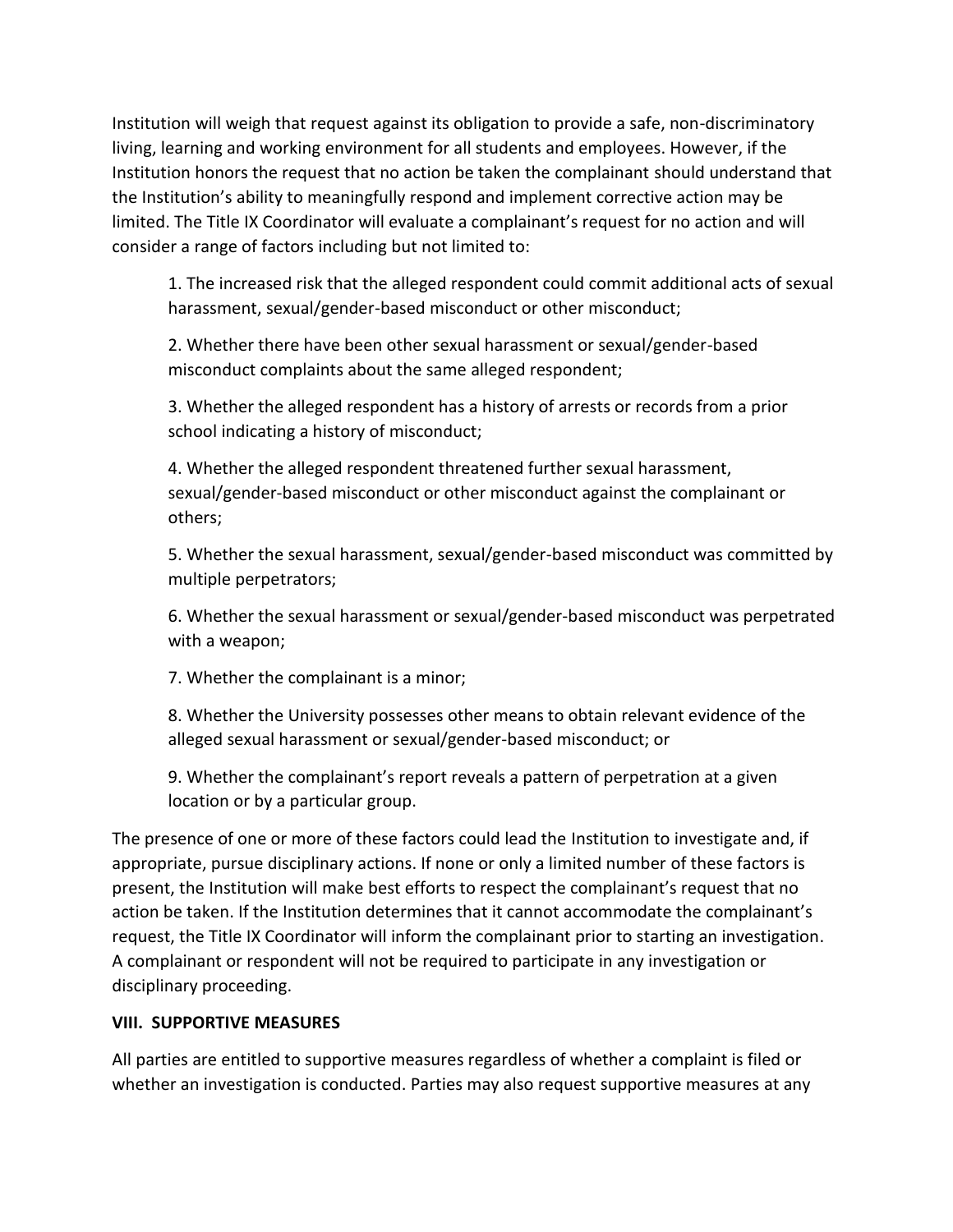point during or after the formal grievance process. Examples of such supportive actions include, but are not limited to:

1. No contact order between the complainant and the respondent;

2. Exclusion from areas of campus;

3. Providing an escort to ensure that the complainant or respondent can move safely between classes, meeting and activities;

4. Ensuring that the complainant and respondent do not attend the same classes or other necessary appearances;

5. Moving the complainant or respondent to a different residence hall;

- 6. Providing counseling services;
- 7. Providing medical services;
- 8. Providing academic support services such as tutoring;

9. Arranging for the complainant or respondent to re-take a course or withdraw from a class without penalty, including ensuring that any changes do not adversely affect the complainant's academic record.

## **IX. INTERIM SUSPENSION & ADMINISTRATIVE LEAVE**

Consistent with section XIX, N. of the Student Honor Code, in situations that require immediate action to address safety or other concerns, a student may be subject to interim suspension, prior to the outcome of the formal grievance process. Interim suspension will only be exercised after an individualized safety and risk analysis determines that an imminent risk of the physical health or safety of any person, arising from the sexual harassment allegations exists.

Similarly, in appropriate circumstances and consistent with University Human Resource policies, employees may be placed on administrative leave pending the outcome of the formal grievance process. The Title IX Coordinator will consult with Human Resources and the Provost prior to making determinations regarding administrative leave for employees.

### **X. FORMAL GREIVANCE PROCESS**

The grievance process will include a prompt, fair, and impartial investigation. Complainants and respondents will be treated with respect before, during, and after the conclusion of the process. The parties are entitled to equitable rights during the formal grievance process as further described in this policy. All respondents are presumed not responsible for violations of this policy until a finding has been made at the conclusion of the grievance process.

All proceedings within the sexual harassment and sex/gender-based misconduct grievance process (investigations, meetings, hearings, and disciplinary actions) shall be conducted by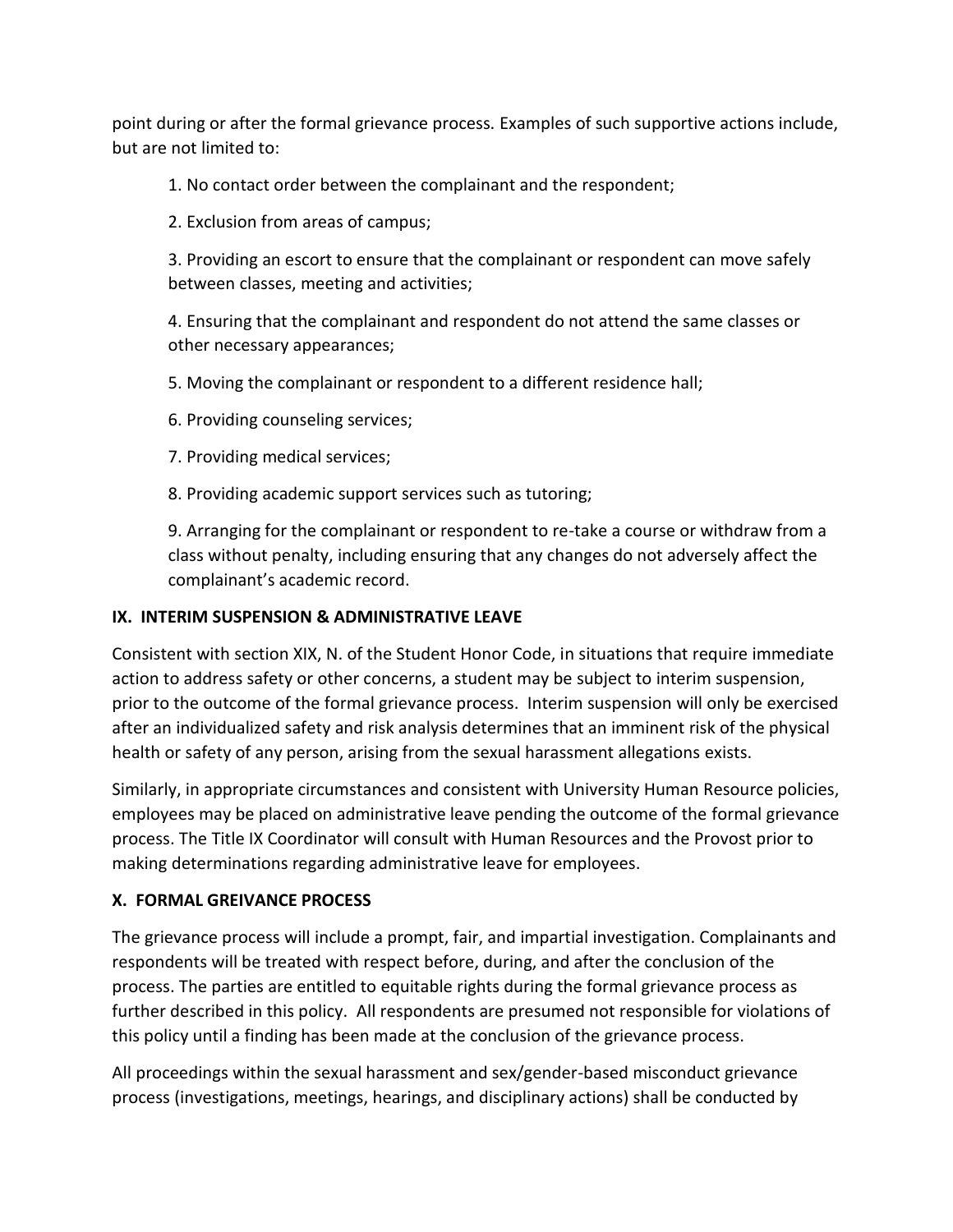officials who do not have a conflict of interest or bias for/against the complainant or the respondent. Both the complainant and respondent may object to the impartiality of any Institutional official involved in the grievance process by submitting written notice to the Title IX Coordinator. In cases where the objectivity of the Title IX Coordinator is questioned, the complaint may be submitted to the Associate Vice President of Student Success & Engagement. It will be the responsibility of the Title IX Coordinator (or Vice President of Student Success & Engagement when the Title IX Coordinator is the concerned party) to determine if there is evidence that suggests that the concern has merit and to identify a suitable alternative Institutional official to serve. Both the complainant and respondent will be informed of any such actions.

A. Reporting - Any person may report sexual assault, stalking, dating/domestic violence, gender discrimination, or any other conduct that could be covered by this policy. Upon receipt of a report, the Title IX Coordinator will evaluate the report to determine if the conduct meets the definition of sexual harassment under Title IX. If the conduct meets the definition of Title IX sexual harassment, the processes outlined in this Policy will be followed.

If the conduct does not meet the definition of sexual harassment under Title IX, the conduct will be evaluated to determine if it meets the definition of sexual/gender-based misconduct. Conduct meeting the definition of sexual/gender-based misconduct will be addressed pursuant to the Student Honor Code.

B. Filing a Complaint - Only the victim of sexual harassment or the Title IX Coordinator may file a formal complaint. Formal complaints must be signed by the complainant and request that the Institution take action. Upon receipt of a formal Title IX sexual harassment complaint, the Institution will provide parties with a written notice of the grievance process, including a written notice of the allegations (including sufficient details known at the time), and allow the respondent a reasonable amount of time to respond prior to being interviewed.

1. Formal complaints received that do not meet the Title IX jurisdictional requirements will be dismissed for Title IX purposes and will proceed as a sexual/gender-based misconduct complaint, if applicable.

2. The Title IX Coordinator may consolidate Title IX sexual harassment complaints when the allegations are against more than one (1) respondent, or by more than one (1) complainant against one (1) or more respondent, or by one (1) party against the other party, where the allegations of sexual harassment arise out of the same facts or circumstances.

3. The Institution may dismiss a Title IX sexual harassment complaint upon notice from a complainant that they would like to withdraw the complaint, when the respondent is no longer enrolled, employed or affiliated with the Institution, or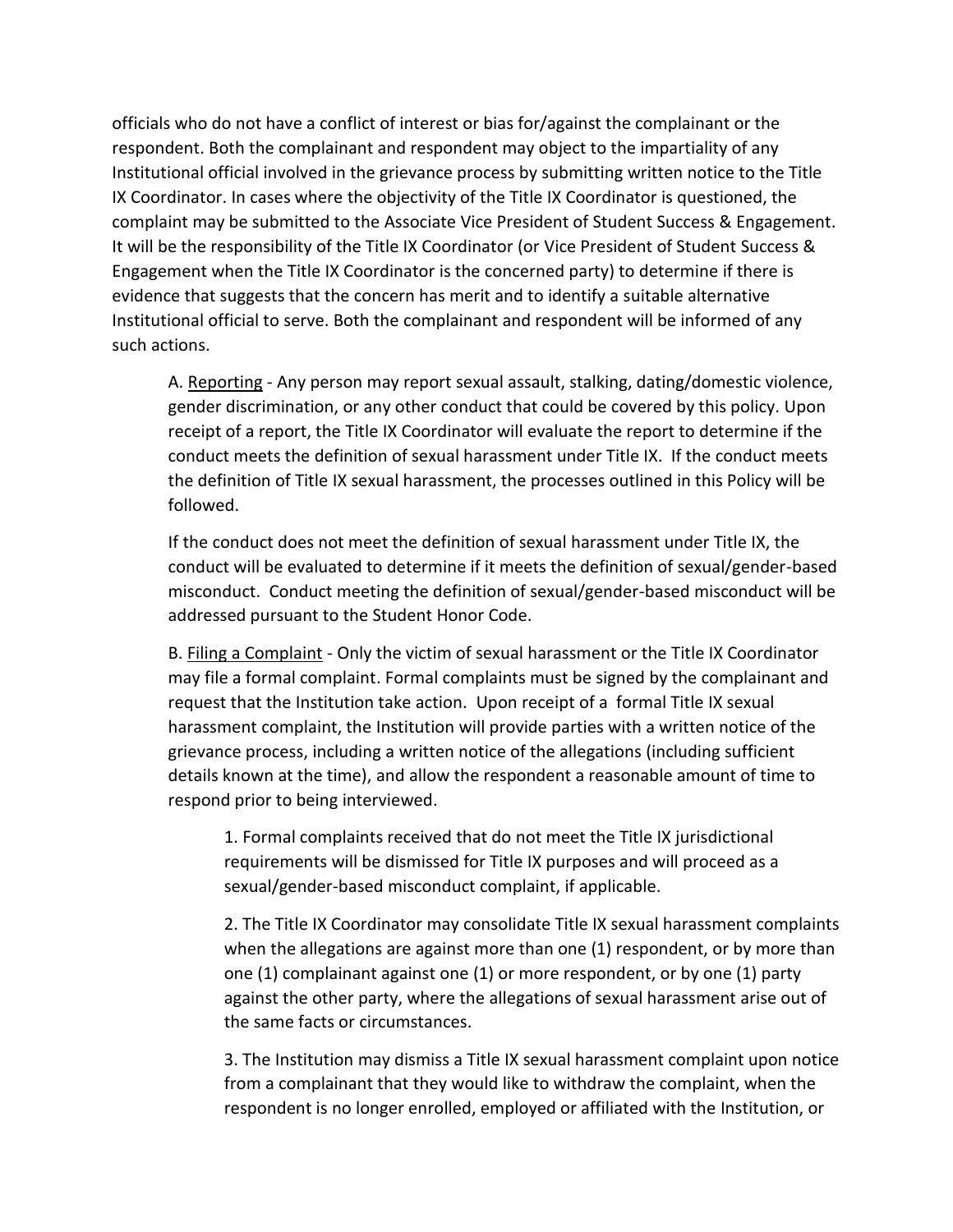where there is insufficient evidence to reach a determination. Written notice, including the reasons for the for dismissal will be provided to both the complainant(s) and respondent(s). Either party may appeal the Institution's dismissal of a formal complaint.

C. Informal Resolution - At any time prior to a determination regarding responsibility, the parties may choose to participate in an informal resolution. The Title IX Coordinator, or their designee, may facilitate an informal resolution process, such as mediation, that does not involve a full investigation and adjudication, as long as the parties provide their voluntary, written consent. Informal resolution is not available in cases where the complainant is a student and the respondent is an employee. The Institution may not offer an informal resolution process unless a formal complaint is filed.

In order to facilitate the informal resolution process, the Institution will provide the parties with:

1) A written notice disclosing the allegations;

2) The requirements of the informal resolution process including the circumstances under which the parties are prohibited from re-filing a formal complaint with respect to the same allegations; and

3) Any consequences resulting from participating in the informal resolution process, including waiving the right to a hearing and what records will be maintained or shared.

At any time prior to signing an agreement reached using the informal resolution process, any party has the right to withdraw from the informal resolution process and resume adjudication of the complaint under the formal grievance process.

D. Investigation – The Title IX Coordinator, or their designee, will investigate all Title IX sexual harassment complaints. Any party whose participation is invited or expected, will be provided written notice of the date, time, location, participants, and purpose of all investigative interviews, or other meetings, with sufficient time for the party to prepare to participate.

Prior to the finalization of the investigative report, each party and the party's advisor, if any, will receive, in an electronic format or a hard copy, of the draft report and any the evidence collected by the investigator. The parties will have ten (10) business days to submit a written response to be considered by the investigator prior to finalization of the investigative report. After ten (10) business days or the receipt of the parties' written responses, whichever is later, the investigator will issue a finalized investigative report that fairly summarizes the investigation including relevant evidence. The investigator will not make any findings as to the credibility of the parties or witnesses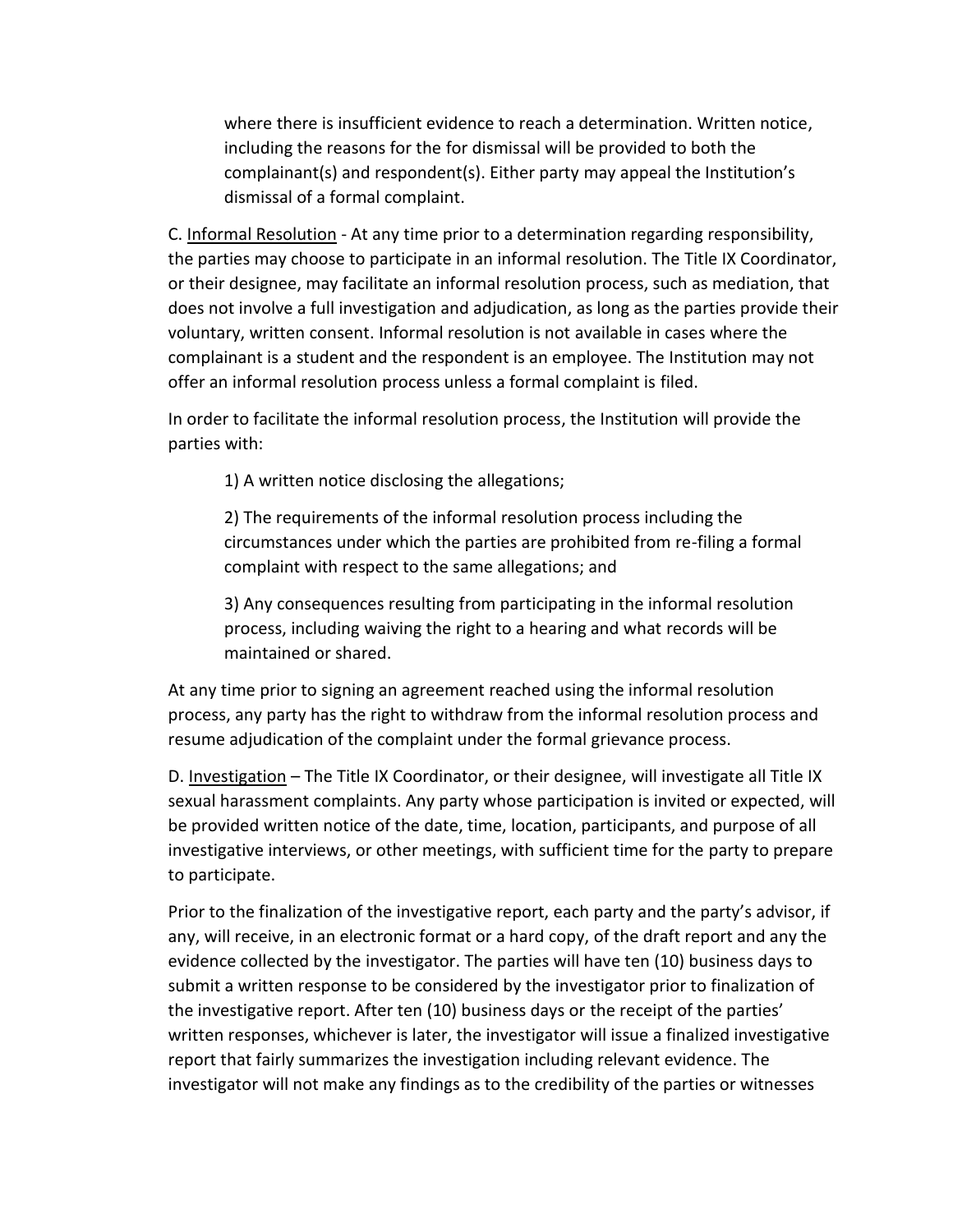nor will the investigator make a recommendation regarding whether a violation of this policy occurred.

E. Hearings - All hearings conducted pursuant to this policy will be live and in real time. No sooner than ten (10) business days after the issuance of the final investigative report, the Institution will conduct a hearing regarding the allegations of sexual harassment. Live hearings may be conducted with all parties physically present in the same geographic location or, at the Institution's discretion or the request of a party, any or all parties, witnesses, and other participants may appear at the live hearing virtually, with technology enabling participants to simultaneously see and hear each other. The Institution reserves the right to conduct hearings during any official institutional breaks, including but not limited to the summer months.

At least ten (10) business days prior to the hearing the parties will be provided with the date, time and location of the hearing, access to or copies of the investigative file, and names of all witnesses expected to appear at the hearing. The parties will also be provided with the names of the hearing panelist(s) for review and to enable parties to raise any objections as to the panelist(s) objectivity. At the conclusion of the hearing, the hearing panel/panelist will deliberate to determine if this Policy was violated. The hearing panelist(s) will evaluate responsibility using a preponderance of the evidence standard. If a panel is used, decisions will be by majority vote.

Within fifteen (15) days of the conclusion of the hearing, the hearing panel chair will notify the parties, Title IX Coordinator, and the applicable office as determined by the respondent's status with the Institution, of the panel's decision in the form of a written determination. The determination will be provided simultaneously to both parties and will include the following information:

1) The specific policy violation alleged;

2) A description of the procedural steps taken by the Institution from receipt of the report to the determination;

3) The finding on each alleged policy violation, the facts that support the determination;

4) The conclusions regarding the application of this policy to the facts at issue;

5) If responsibility is determined, any sanctions and/or remedies designed address, correct or prevent any discriminatory effects resulting from the conduct, to the extent the Institution is permitted to share such information under state or federal law (this detail is not typically shared with the respondent unless the remedy directly relates to the respondent).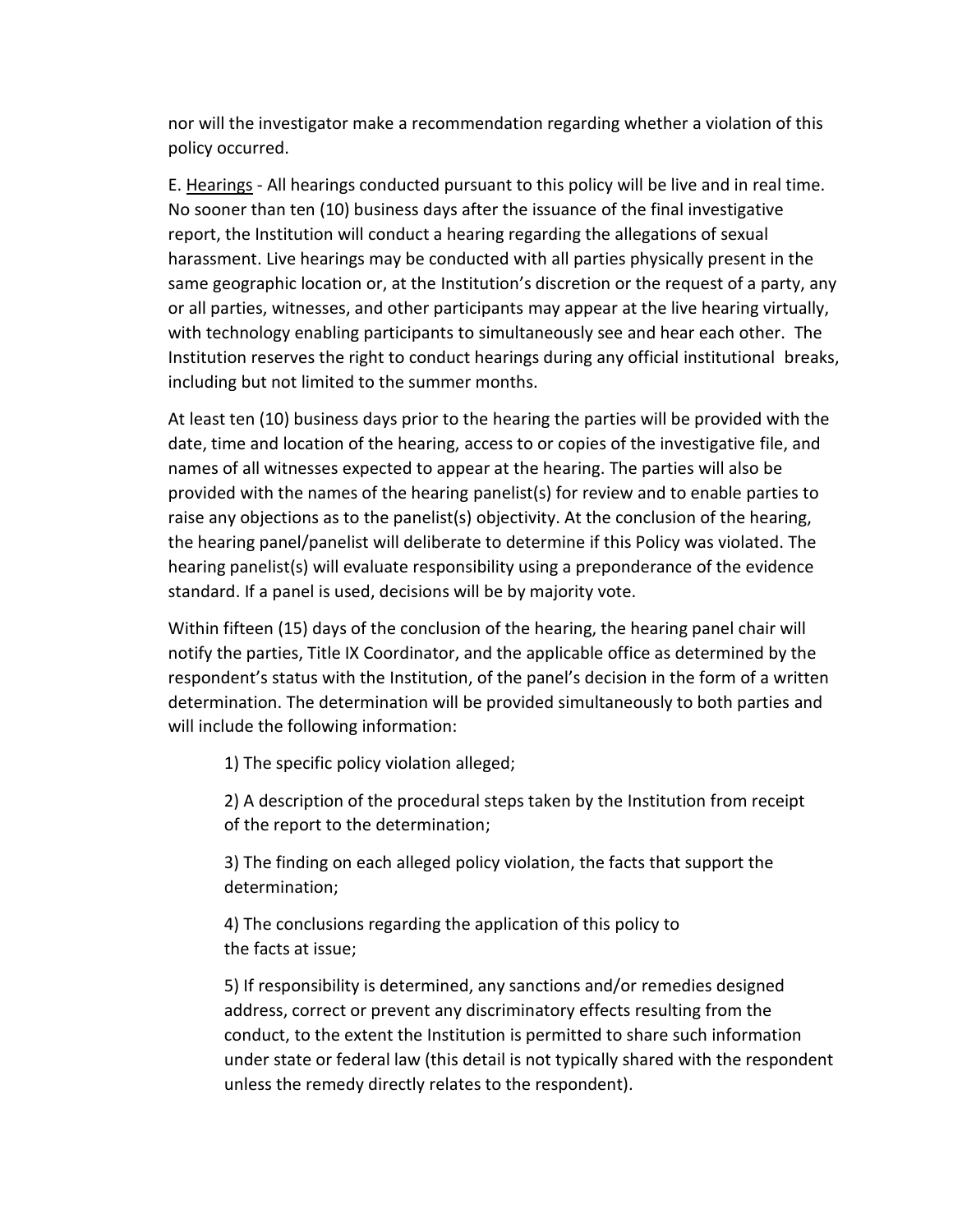The notice of outcome will also include information on when the results are considered by the Institution to be final, any changes that occur prior to finalization, and the relevant appeal options.

F. Advisors - The complainant and respondent shall be provided with the same opportunities to have an advisor, of their choosing, present during any proceeding at which their presence is required or expected such as meetings with the Investigator, the informal resolution, or hearing.

The advisor's role in any meeting is limited to quietly conferring with their advisee through written or verbal communication. During hearings, the advisor's role is to ask the other party and any witnesses all relevant questions and follow up questions including those challenging a party's or witnesses' credibility. Cross examination of the opposing party MAY NOT be conducted by the parties themselves. If a party does not have access to an advisor, the Institution will provide one for the purpose of conducting cross examination on the party's behalf. Parties should notify the Title IX Coordinator of their choice of advisor as soon as possible.

Advisors are expected to follow the Institution's rules of decorum throughout each stage of the grievance process. Failure to follow the rules of decorum will result in the advisor being barred from further participation in that stage of the process.

G. Appeals – Within ten (10) days following the Title IX Coordinator's dismissal of a formal sexual harassment complaint or the receipt of the hearing panelist(s) determination of responsibility, the parties may appeal the dismissal, determination or sanction(s) issued. Grounds for appeal include:

1) The existence of a procedural irregularity that affected the outcome of the matter;

2) New evidence that was not reasonably available at the time the determination regarding responsibility or dismissal was made and that could affect the outcome of the matter; and

3) The Title IX Coordinator, investigator(s), or hearing panelist(s) had a conflict of interest or bias for or against complainants or respondents generally or the individual complainant or respondent that affected the outcome of the matter.

Within ten (10) days of receipt of an appeal, the Institution will notify the non-appealing party that an appeal has been filed and provide both parties with the name of the individual hearing the appeal. Either party may raise objections as to the appeal panelist(s)' objectivity. Appeals will be determined based on a review of the investigative record, transcript/recording of the hearing, and any materials submitted with the appeal.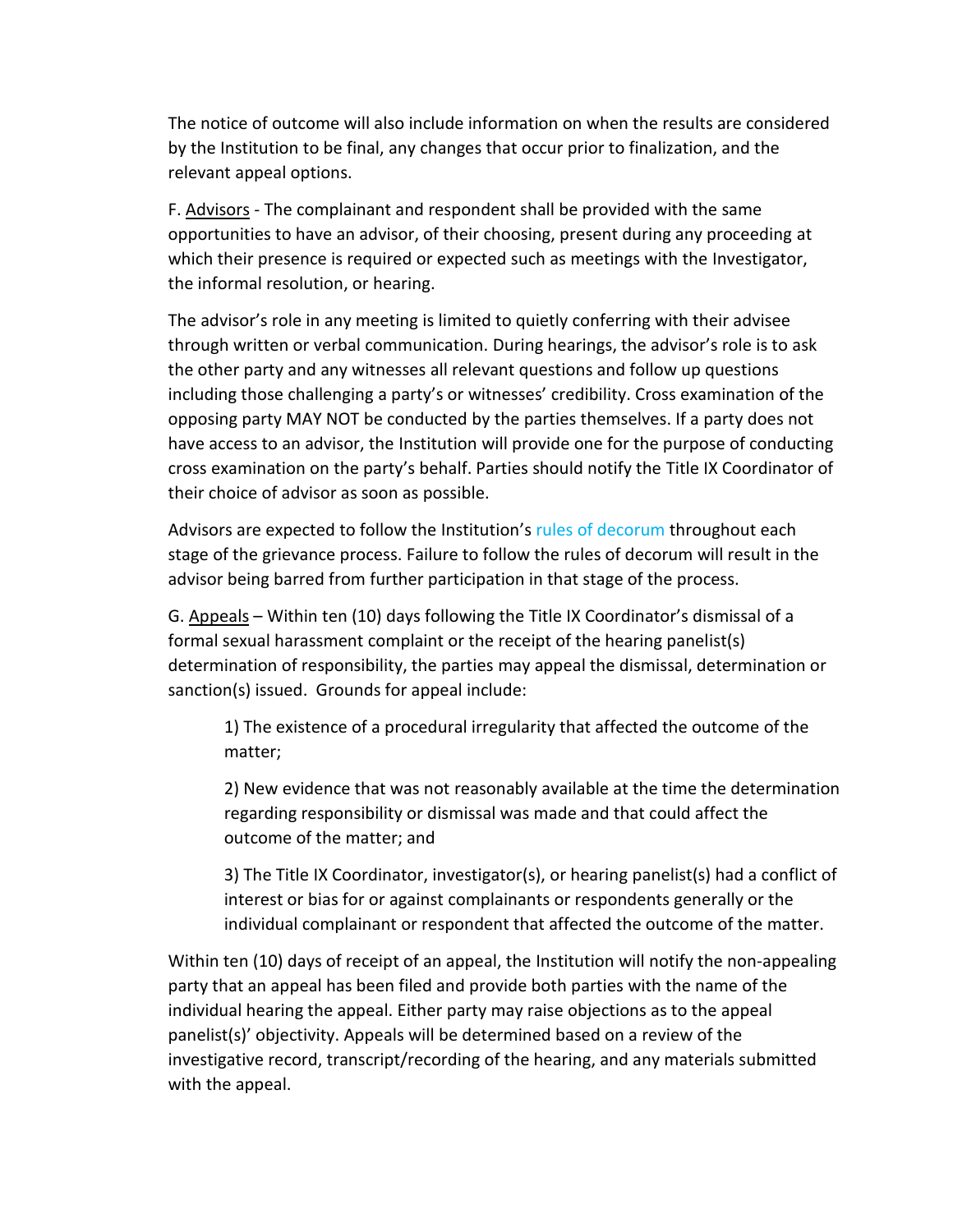Within a reasonable time, the appeal officer(s) will issue a written appeal decision describing the result of the appeal and the rationale for the result. The written appeal decision will be provided simultaneously to both parties.

H. Sanctions for Students - A sanction is an opportunity to educate students on the effects of their behavior and to attempt to affect change in that student's behavior in the future. Any student found responsible for violating this Policy may be subject to one or more sanctions. Failure to complete the conditions outlined in any sanction will result in a HOLD being placed on the student's records and registration. A HOLD on student records and registration will, for example, prevent the student from registering and from obtaining transcripts, verifications, or a diploma from the Institution until the student satisfies the conditions of the sanction.

Criteria for assigning sanctions are determined by several factors: the severity of the misconduct, the nature of the incident, and the student's prior conduct record. Listed below are some of the more common sanctions used at Edward Waters University, but if circumstances require it, alternative or additional sanctions may be put into place.

1) Education/Training – Students may be required to attend training or educate and prevent similar conduct in the future.

2) Mandated Counseling – Depending on the violation, students may be required to complete counseling by a trained, licensed mental health professional prior to being allowed to enroll or register for courses.

3) Formal Warning- In cases of minor violations, students will be placed on a formal warning status for one (1) calendar year.

2) Residential Probation - A residential probation is a warning similar to, but more serious than, a formal warning. A student may be placed on residential probation for a specified period not to exceed a student's graduation.

3) Disciplinary Probation - This sanction may prohibit the individual from representing the college in any official capacity. Probation shall be for at least three months or could continue throughout the student's enrollment at Edward Waters College. Further violations of college policies, including violation of probation terms, will probably result in removal from the institution.

4) Suspension - Involves the withdrawal of enrollment privileges for a specified period of time and ordinarily carries with it conditions, which must be met for reenrollment. During the period of suspension, the student may not come onto campus, except when specifically authorized in writing by the Associate Vice President for Student Success, Vice President of Student Success and Engagement, or designee. Failure to abide by this condition may result in arrest for trespassing and/or further disciplinary sanctions. Suspended students are not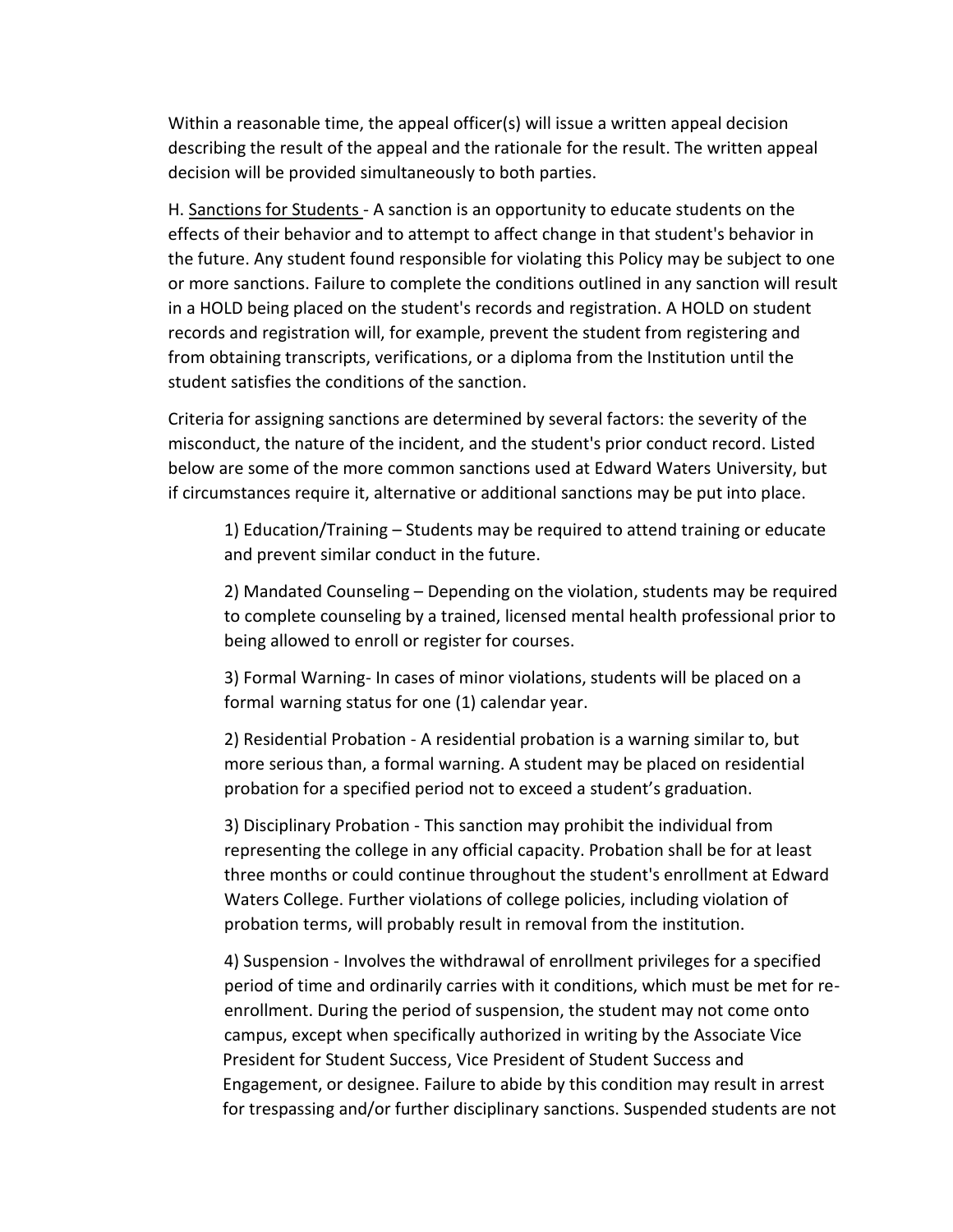permitted to live or board in Institution facilities. Re-enrollment after a suspension requires that the student applies to the Associate Vice President for Student Success and Engagement, Vice President for Student Success and Engagement, or designee at the close of the imposed period for a determination of whether they have met the conditions of conduct related sanctions. Students suspended may not receive credit for college work completed by correspondence or in residence at another Institution without prior permission from the Vice President of Student Success and Engagement. Records of suspension are maintained indefinitely.

5) Expulsion - Permanent dismissal from the Institution. These records are maintained indefinitely. Educational Sanctions All consequences of conduct hearings are intended to be educational. Educational sanctions may be imposed in combination with or as a condition of any other disciplinary sanction. Educational sanctions may, for example, require the respondent to prepare letters of apology, to research an issue related to the offense, to attend a workshop, lecture or meeting, to perform community service, or to attend counseling.

6) Behavioral Contract - A contract is written by an administrator and student(s) for the purpose of improving behavior/ attitude. The behavioral contract includes specific obligations or behaviors which the student(s) must meet within a specified time period. The contract serves as the working agreement between the student(s) and the administrator.

7) Community Service - For incidents where the student has engaged in behavior that has an impact on all or a portion of the Institution community, students are required to give back to the community.

8) Restitution - Compensation required of students who engage in theft, misuse, damage, or destruction of institutional, group or private property. The amount of restitution is dependent upon the extent of damage as well as what is determined to be the most appropriate way for a student to make amends for the damage caused. The amount, form, and method of payment of restitution are determined by the hearing panel(ist).

9) Fines - For some violations, fines may be imposed. At the discretion of the hearing panel(ist), fines and/or work assignments may be imposed.

10) Removal from a Living Unit - The hearing panel(ist) may require a student to vacate a residence hall.

11) Revocation of Admission and/or Degree - Admission to or a degree awarded from the University may be revoked for fraud, misrepresentation, or other